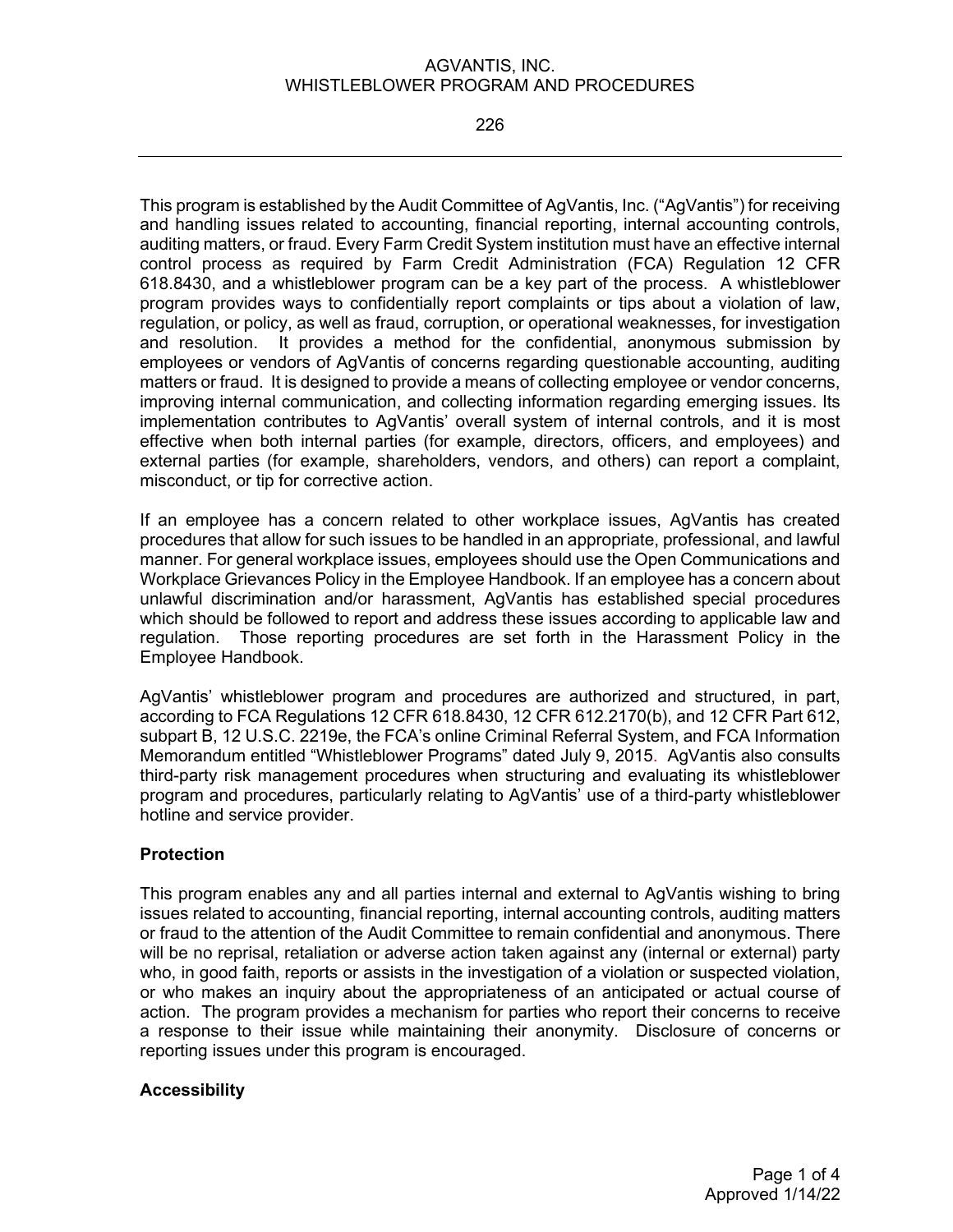AgVantis will provide a toll free telephone "hotline" number to all employees and vendors, along with an internet website address. AgVantis will follow industry best practices and post a whistleblower link on all webpages of the AgVantis website. These communication avenues will be posted prominently on the "Members" area of the AgVantis website for all AgVantis employees. In addition, the "hotline" number and website will be posted on the bulletin boards in common areas within the facility readily accessible by employees and on-site vendors.

The organization retained by AgVantis to provide this service is Lighthouse Services. Lighthouse Services is an experienced, third-party whistleblower hotline provider that has built a program to provide for complete confidentiality and anonymity to those who disclose concerns or report an issue under this program.

Lighthouse Services personnel will answer the hotline twenty-four hours a day, seven days a week, 365 days per year. They produce a documented report from this conversation to enhance the confidentiality and anonymity of the communication. If a party chooses to submit a report utilizing the website, a secure and encrypted template can be accessed by simply entering AgVantis' name.

When a report is filed with Lighthouse Services, an e-mail notification that a report has been filed will be sent to the AgVantis Chief Executive Officer (CEO), AgVantis' general counsel, Standards of Conduct Officer, and the Chairman of the Audit Committee. If any of these individuals are named in the filed report, they will be excluded from the notification. Only those individuals receiving a notification are able to access Lighthouse Services secure website whereby they will be able to view the report that has been filed.

Lighthouse Services' system provides a mechanism for a party who files a report to learn what resulting action was taken in an anonymous manner. If the authority receiving and handling the complaint so chooses, a response can be filed on Lighthouse Services' website accessible only to the individual who filed the report.

## **Complaint Investigation**

Within 48 hours of receipt of a submitted report, the AgVantis CEO, Standards of Conduct Officer or the Chairman of the Audit Committee will acknowledge through Lighthouse Services' website the receipt of the report. Depending on the nature of the report submitted under this program, the AgVantis CEO, AgVantis' general counsel, Standard of Conduct Officer, and the Chairman of the Audit Committee will determine the appropriate investigative course of action and/or response to the individual filing the complaint. If the report involves one of these individuals, the remaining three will determine the appropriate course of action and/or response. AgVantis will also consider the Standards of Conduct Officer's role as outlined in FCA Regulation 612.2170(b) for investigating complaints received against directors and employees of AgVantis. If only the Chairman of the Audit Committee is notified of a report, the Chairman of the Audit Committee will confer with the Vice Chairman to determine the appropriate course of action. AgVantis will also maintain protocols to keep the FCA informed of complaints and tips received and investigative efforts and, if there is any known or suspected criminal violation, AgVantis will follow FCA Regulation 12 CFR Part 612, subpart B and 12 U.S.C. 2219e, and make a criminal referral. Based upon the nature or severity of the report, AgVantis may engage a qualified external advisor to conduct or assist with conducting any investigation.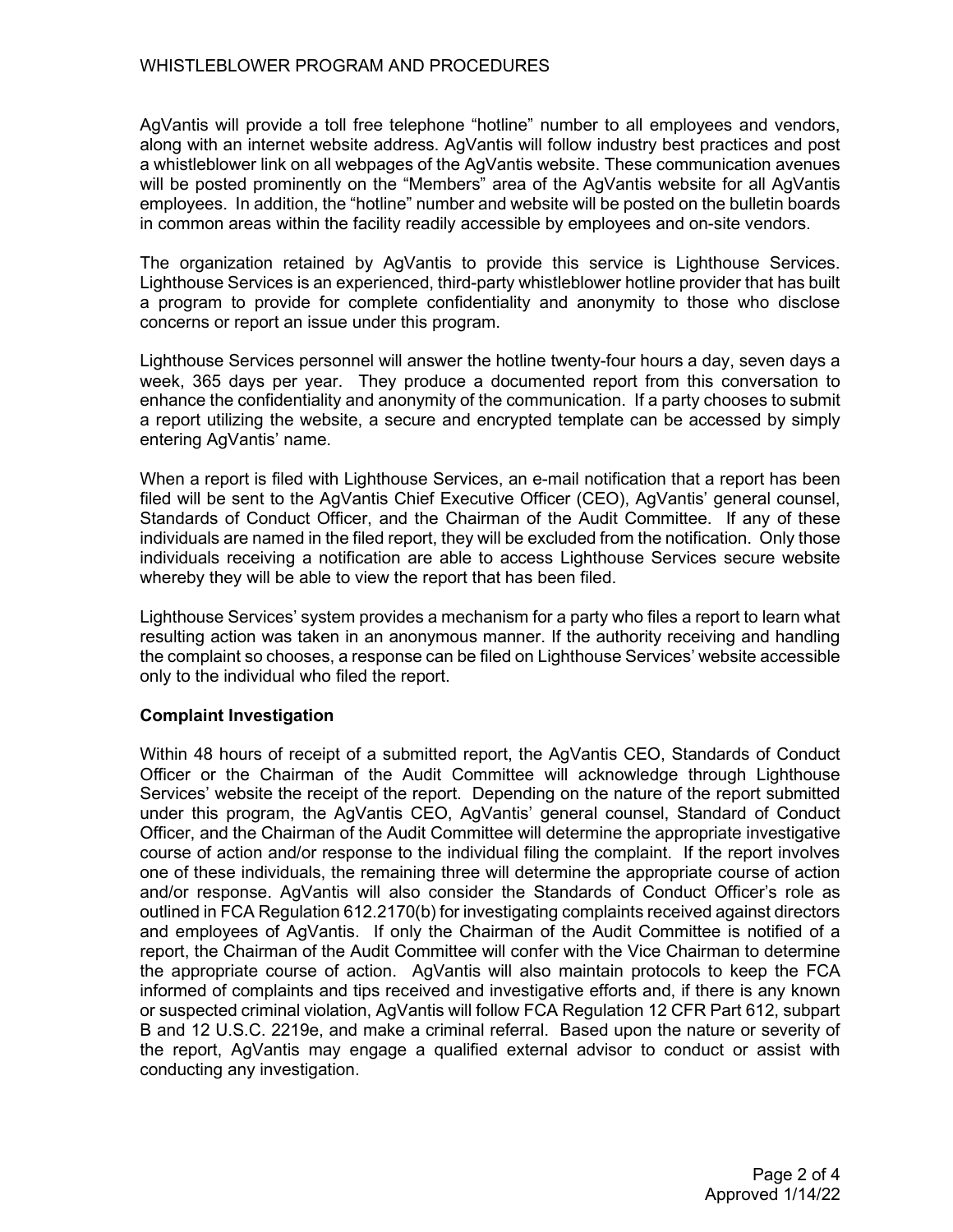# **Coordination with CoBank**

In the event that the AgVantis Audit Committee through this program or other means identifies issue(s) related to accounting, financial reporting, internal accounting controls, auditing matters or fraud, that have potential impact on CoBank, ACB, the CoBank District, or System Certifications and Reporting, said issue(s) will be reported to the CoBank Standards of Conduct Official. If the nature of the complaint so warrants, the Chairman of the CoBank Audit Committee will be notified and included in determining the appropriate course of action and/or response.

## **Audit Committee Oversight**

Any reports received under this program will be reviewed with the Audit Committee by the CEO, AgVantis' general counsel, and/or Chairman of the Audit Committee in executive session at the Committee's next meeting; however, the Audit Committee review will be conducted without any subjects of the complaint present during the discussion. The Audit Committee will also be notified if there were no items to report since its last meeting.

Access to Lighthouse Services' system for the CEO, AgVantis' general counsel, Standards of Conduct Officer, and the Chairman of the Audit Committee is set at the "audit committee" level. Individuals at this level receive a direct notification from Lighthouse Services each time their access level is changed. This control provides for monitoring of access changes made by the CEO in the role of client administrator on Lighthouse Services' system.

#### **Administration and Evaluation**

Administration of this program, including contracting with Lighthouse Services and coordinating the implementation of this service, will be the responsibility of the CEO. A report on Whistleblower activity shall be included as an agenda item and provided at least quarterly at the meetings of the Board of Directors. AgVantis will provide a reminder of the Whistleblower program to its employees each quarter through either a written or verbal communication process.

The Whistleblower Program will be included in AgVantis' Audit Plan. Audit testing will consider all significant aspects of the Whistleblower Program, including the reliability and responsiveness of Lighthouse Services' system. Per the AgVantis Audit Plan, Lighthouse Services system will be tested periodically to ensure it adequately supports this program and whether, among other things, reports are directed to the appropriate individuals, including the exclusion of an individual named in a complaint, and whether the program's document retention procedures continue to satisfy all applicable laws and regulations. The results of this testing will be reported to the Audit Committee. The Audit Committee will arrange for independent evaluations of the Whistleblower Program should internal audit personnel ever be involved in administering the program.

AgVantis will, at least annually, continue to provide periodic, formal training to new and existing Board members and employees to ensure they fully understand their crucial role in maintaining the ongoing existence of a healthy, ethical culture of compliance. Training will promote awareness of the Whistleblower Program, provide information on reporting processes, and address what should be reported. Furthermore, training will emphasize confidentiality to ensure Board members and employees understand how the process works and protects anonymity. Additionally, AgVantis will ensure that external parties are aware of